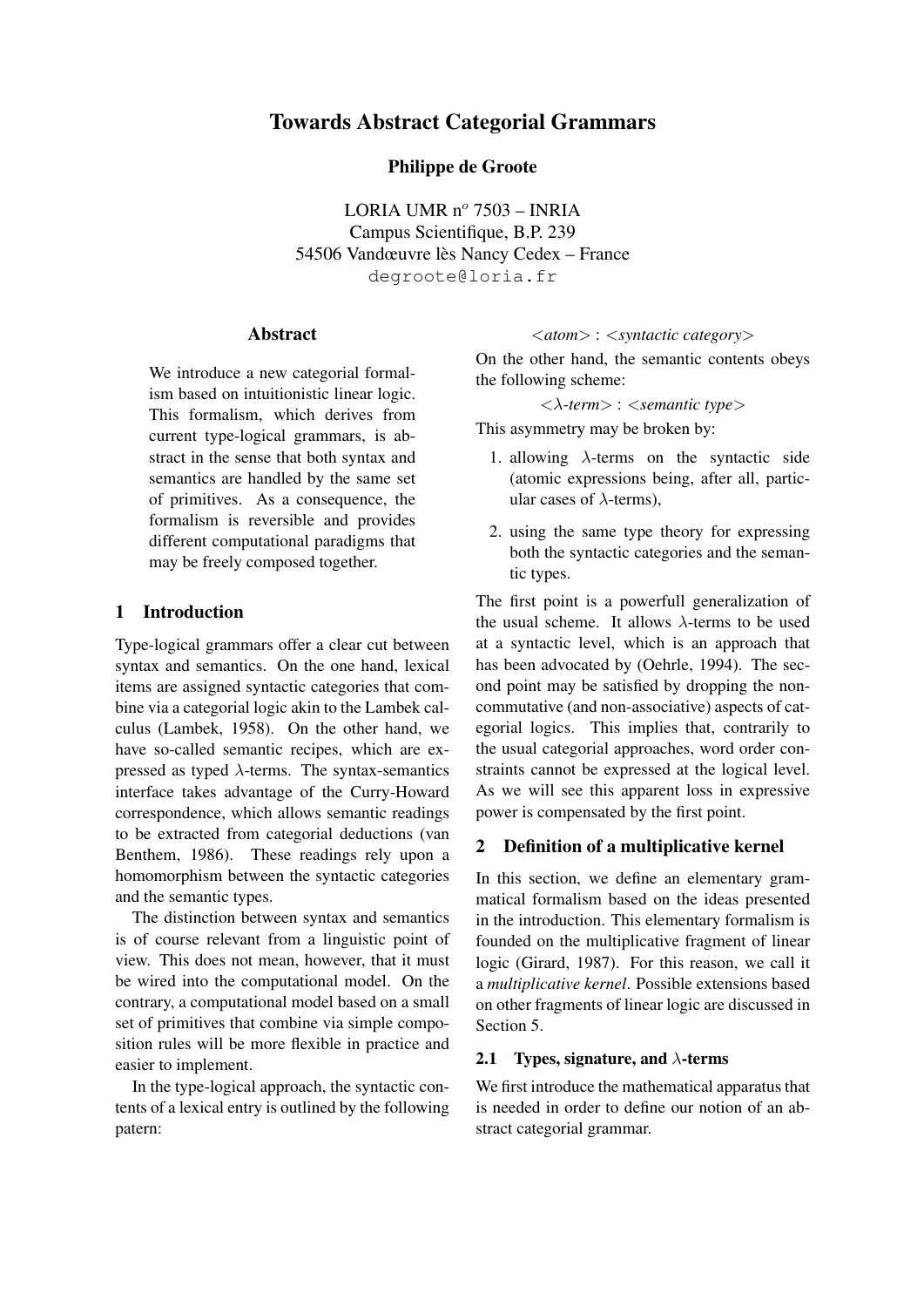Let A be a set of atomic types. The set  $\mathcal{T}(A)$ of *linear implicative types* built upon A is inductively defined as follows:

1. if  $a \in A$ , then  $a \in \mathcal{T}(A)$ ;

2. if 
$$
\alpha, \beta \in \mathcal{F}(A)
$$
, then  $(\alpha \to \beta) \in \mathcal{F}(A)$ .

We now introduce the notion of a *higher-order linear signature.* It consists of a triple  $\Sigma$  =  $\langle A, C, \tau \rangle$ , where:

- 1. A is a finite set of atomic types;
- 2. C is a finite set of constants;
- 3.  $\tau : C \to \mathcal{T}(A)$  is a function that assigns to each constant in  $C$  a linear implicative type in  $\mathscr{T}(A)$ .

Let X be a infinite countable set of  $\lambda$ -variables. The set  $\Lambda(\Sigma)$  of *linear*  $\lambda$ -terms built upon a higher-order linear signature  $\Sigma = \langle A, C, \tau \rangle$  is inductively defined as follows:

1. if 
$$
c \in C
$$
, then  $c \in \Lambda(\Sigma)$ ;

- 2. if  $x \in X$ , then  $x \in \Lambda(\Sigma)$ ;
- 3. if  $x \in X$ ,  $t \in \Lambda(\Sigma)$ , and x occurs free in t exactly once, then  $(\lambda x. t) \in \Lambda(\Sigma)$ ;
- 4. if  $t, u \in \Lambda(\Sigma)$ , and the sets of free variables of t and u are disjoint, then  $(t u) \in \Lambda(\Sigma)$ .

 $\Lambda(\Sigma)$  is provided with the usual notion of capture avoiding substitution,  $\alpha$ -conversion, and  $\beta$ reduction (Barendregt, 1984).

Given a higher-order linear signature  $\Sigma =$  $\langle A, C, \tau \rangle$ , each linear  $\lambda$ -term in  $\Lambda(\Sigma)$  may be assigned a linear implicative type in  $\mathcal{T}(A)$ . This type assignment obeys an inference system whose judgements are sequents of the following form:

$$
\Gamma \vdash_{\Sigma} t : \alpha
$$

where:

1.  $\Gamma$  is a finite set of  $\lambda$ -variable typing declarations of the form ' $x : \beta'$  (with  $x \in X$  and  $\beta \in \mathcal{T}(A)$ , such that any  $\lambda$ -variable is declared at most once;

2. 
$$
t \in \Lambda(\Sigma)
$$
;

3. 
$$
\alpha \in \mathcal{I}(A)
$$
.

The axioms and inference rules are the following:

$$
\vdash_{\Sigma} c : \tau(c) \quad \text{(cons)}
$$
\n
$$
x : \alpha \vdash_{\Sigma} x : \alpha \quad \text{(var)}
$$
\n
$$
\frac{\Gamma, x : \alpha \vdash_{\Sigma} t : \beta}{\Gamma \vdash_{\Sigma} (\lambda x. t) : (\alpha \neg \circ \beta)} \quad \text{(abs)}
$$
\n
$$
\Gamma \vdash_{\Sigma} t : (\alpha \neg \circ \beta) \quad \Delta \vdash_{\Sigma} u : \alpha
$$

$$
\frac{\Gamma \vdash_{\Sigma} \iota \cdot (\alpha \multimap \beta) \Delta \vdash_{\Sigma} u \cdot \alpha}{\Gamma, \Delta \vdash_{\Sigma} (t u) : \beta} \quad (app)
$$

# 2.2 Vocabulary, lexicon, grammar, and language

We now introduce the abstract notions of a vocabulary and a lexicon, on which the central notion of an abstract categorial grammar is based.

A *vocabulary* is simply defined to be a higherorder linear signature.

Given two vocabularies  $\Sigma_1 = \langle A_1, C_1, \tau_1 \rangle$  and  $\Sigma_2 = \langle A_2, C_2, \tau_2 \rangle$ , a *lexicon* L from  $\Sigma_1$  to  $\Sigma_2$ (in notation,  $\mathscr{L} : \Sigma_1 \to \Sigma_2$ ) is defined to be a pair  $\mathscr{L} = \langle F, G \rangle$  such that:

- 1.  $F: A_1 \rightarrow \mathcal{I}(A_2)$  is a function that interprets the atomic types of  $\Sigma_1$  as linear implicative types built upon  $A_2$ ;
- 2.  $G: C_1 \to \Lambda(\Sigma_2)$  is a function that interprets the constants of  $\Sigma_1$  as linear  $\lambda$ -terms built upon  $\Sigma_2$ ;
- 3. the interpretation functions are compatible with the typing relation, *i.e.*, for any  $c \in C_1$ , the following typing judgement is derivable:

$$
\vdash_{\Sigma_2} G(c): \hat{F}(\tau_1(c)),
$$

where  $\hat{F}$  is the unique homomorphic extension of F.

As stated in Clause 3 of the above definition, there exists a unique type homomorphism  $\hat{F}: \mathscr{T}(A_1) \rightarrow \mathscr{T}(A_2)$  that extends F. Similarly, there exists a unique  $\lambda$ -term homomorphism  $\hat{G}: \Lambda(\Sigma_1) \to \Lambda(\Sigma_2)$  that extends G. In the sequel, when ' $\mathcal{L}'$ ' will denote a lexicon, it will also denote the homorphisms  $\hat{F}$  and  $\hat{G}$  induced by this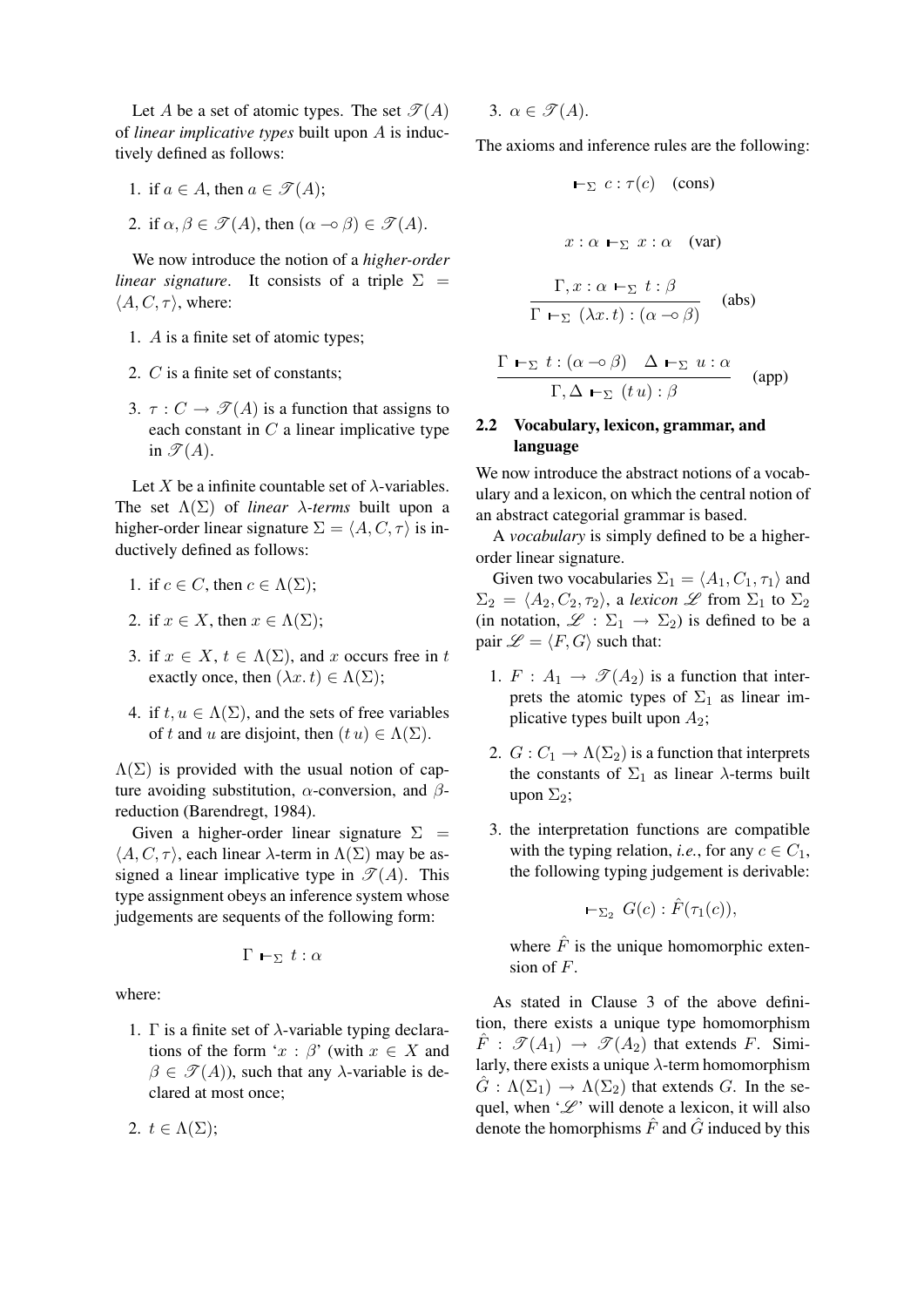lexicon. In any case, the intended meaning will be clear from the context.

Condition 3, in the above definition of a lexicon, is necessary and sufficient to ensure that the homomorphisms induced by a lexicon commute with the typing relations. In other terms, for any lexicon  $\mathscr{L} : \Sigma_1 \to \Sigma_2$  and any derivable judgement

$$
x_0:\alpha_0,\ldots,x_n:\alpha_n\vdash_{\Sigma_1} t:\alpha
$$

the following judgement

$$
x_0
$$
:  $\mathscr{L}(\alpha_0), \ldots, x_n$ :  $\mathscr{L}(\alpha_n) \vdash_{\Sigma_2} \mathscr{L}(t)$ :  $\mathscr{L}(\alpha)$ 

is derivable. This property, which is reminiscent of Montague's homomorphism requirement (Montague, 1970b), may be seen as an abstract realization of the compositionality principle.

We are now in a position of giving the definition of an abstract categorial grammar.

An abstract categorial grammar (ACG) is a quadruple  $\mathscr{G} = \langle \Sigma_1, \Sigma_2, \mathscr{L}, s \rangle$  where:

- 1.  $\Sigma_1 = \langle A_1, C_1, \tau_1 \rangle$  and  $\Sigma_2 = \langle A_2, C_2, \tau_2 \rangle$ are two higher-order linear signatures;  $\Sigma_1$ is called the *abstract vovabulary* and  $\Sigma_2$  is called the *object vovabulary*;
- 2.  $\mathscr{L} : \Sigma_1 \to \Sigma_2$  is a lexicon from the abstract vovabulary to the object vovabulary;
- 3.  $s \in \mathcal{T}(A_1)$  is a type of the abstract vocabulary; it is called the *distinguished type* of the grammar.

Any ACG generates two languages, an abstract language and an object language. The *abstract language* generated by  $\mathscr{G}(\mathcal{A}(\mathscr{G}))$  is defined as follows:

$$
\mathcal{A}(\mathcal{G}) = \{t \in \Lambda(\Sigma_1) \, | \, \text{ } \text{${\leftarrow}$\scriptsize{$\Sigma_1$}} t \colon s \text{ is derivable}\}
$$

In words, the abstract language generated by  $\mathscr G$ is the set of closed linear  $\lambda$ -terms, built upon the abstract vocabulary  $\Sigma_1$ , whose type is the distinguished type s. On the other hand, the *object language* generated by  $\mathscr{G}(\mathcal{O}(\mathscr{G}))$  is defined to be the image of the abstract language by the term homomorphism induced by the lexicon  $\mathscr{L}$ :

$$
\mathcal{O}(\mathscr{G}) = \{ t \in \Lambda(\Sigma_2) \, | \, \exists u \in \mathcal{A}(\mathscr{G}). \ t = \mathscr{L}(u) \}
$$

It may be useful of thinking of the abstract language as a set of abstract grammatical structures, and of the object language as the set of concrete forms generated from these abstract structures. Section 4 provides examples of ACGs that illustrate this interpretation.

#### 2.3 Example

In order to exemplify the concepts introduced so far, we demonstrate how to accomodate the PTQ fragment of Montague (1973). We concentrate on Montague's famous sentence:

## John seeks a unicorn (1)

For the purpose of the example, we make the two following assumptions:

- 1. the formalism provides an atomic type '*string*' together with a binary associative operator  $+$ ' (that we write as an infix operator for the sake of readability);
- 2. we have the usual logical connectives and quantifiers at our disposal.

We will see in Section 4 and 5 that these two assumptions, in fact, are not needed.

In order to handle the syntactic part of the example, we define an ACG  $(\mathscr{G}_{12})$ . The first step consists in defining the two following vocabularies:

$$
\Sigma_1 = \langle \{n, np, s\}, \{J, S_{re}, S_{dicto}, A, U\},\
$$
  

$$
\{J \mapsto np, S_{re} \mapsto (np \multimap (np \multimap s)),\
$$
  

$$
S_{dicto} \mapsto (np \multimap (np \multimap s)),\
$$
  

$$
A \mapsto (n \multimap np), U \mapsto n\} \rangle
$$

 $\Sigma_2 = \langle \{string\}, \{John, seeks, a, unicorn\},\rangle$  ${John \mapsto string, seeks \mapsto string,}$  $\mathbf{a} \mapsto \text{string}, \text{uniform} \mapsto \text{string} \}$ 

Then, we define a lexicon  $\mathcal{L}_{12}$  from the abstract vocabulary  $\Sigma_1$  to the object vocabulary  $\Sigma_2$ :

$$
\mathcal{L}_{12} = \langle \{n \mapsto string, np \mapsto string, \atop s \mapsto string \},\
$$

$$
\{J \mapsto \textbf{John}, \atop S_{re} \mapsto \lambda x. \lambda y. x + \textbf{seeks} + y, \atop S_{dicto} \mapsto \lambda x. \lambda y. x + \textbf{seeks} + y, \atop A \mapsto \lambda x. \mathbf{a} + x, \atop U \mapsto \textbf{unicorn} \} \rangle
$$

Finally we have  $\mathscr{G}_{12} = \langle \Sigma_1, \Sigma_2, \mathscr{L}_{12}, s \rangle$ .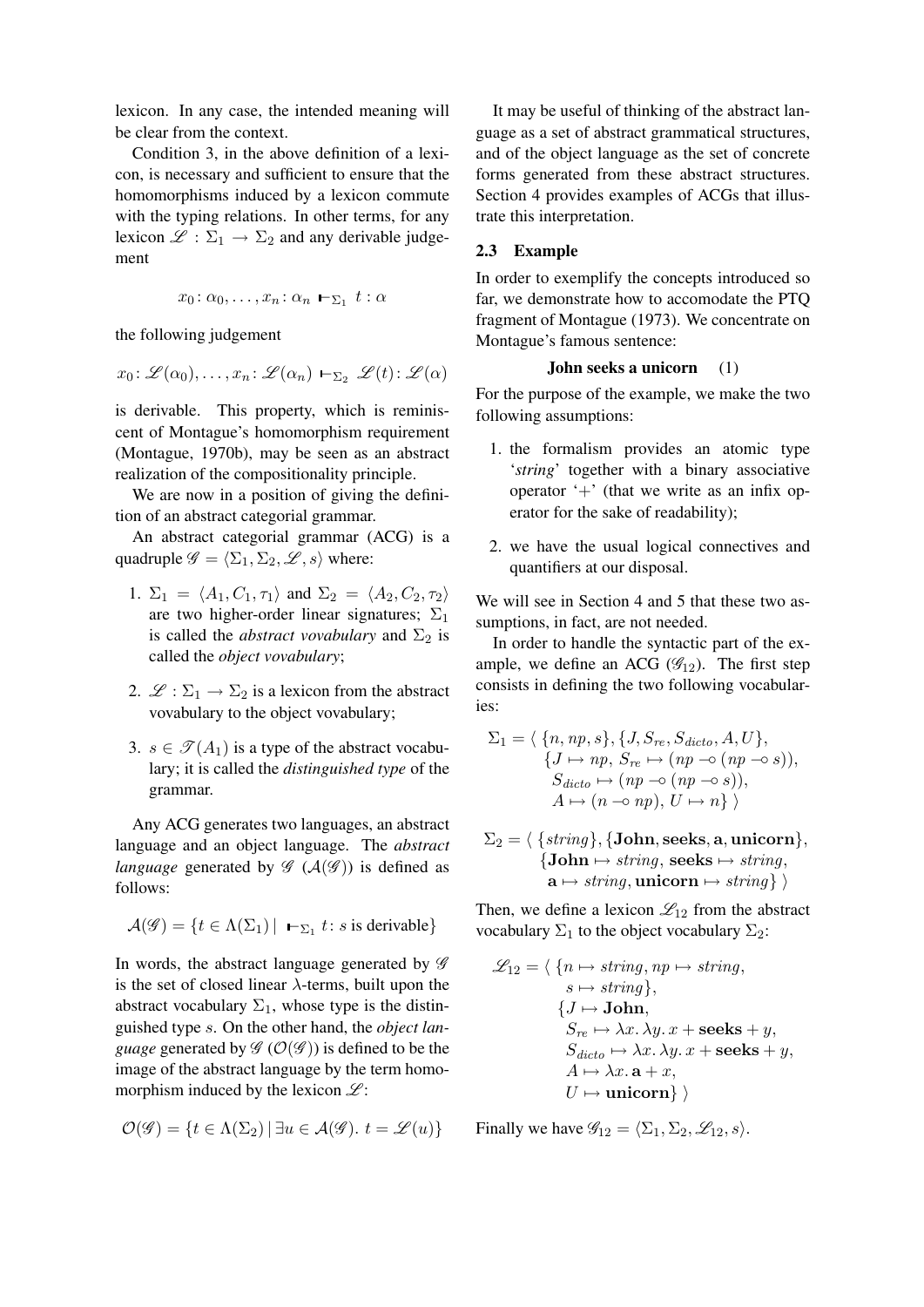The semantic part of the example is handled by another ACG ( $\mathscr{G}_{13}$ ), which shares with  $\mathscr{G}_{12}$  the same abstract language. The object language of this second ACG is defined as follows:

$$
\Sigma_3 = \langle \{e, t\},
$$
  
\n
$$
\{JOHN, TRY-TO, FIND, UNICORN\},
$$
  
\n
$$
\{JOHN \mapsto e,
$$
  
\n
$$
TRY-TO \mapsto (e \multimap ((e \multimap t) \multimap t)),
$$
  
\n
$$
FIND \mapsto (e \multimap (e \multimap t)),
$$
  
\n
$$
UNICORN \mapsto (e \multimap t)\}
$$

Then, a lexicon from  $\Sigma_1$  to  $\Sigma_3$  is defined:

$$
\mathcal{L}_{13} = \langle \{n \mapsto (e \multimap t), np \mapsto ((e \multimap t) \multimap t), s \mapsto t \}, \{\textit{J} \mapsto \lambda \textit{P}.\textit{P}.\textit{J} \text{OHN}, \textit{S}_{re} \mapsto \lambda \textit{P}.\lambda \textit{Q}. \textit{Q} (\lambda x.\textit{P} (\lambda y.\textit{TRY-TO } y (\lambda z.\textit{FIND } z\ x))), \textit{Sdicto } \mapsto \lambda \textit{P}.\lambda \textit{Q}. \textit{P} (\lambda x.\textit{TRY-TO } x (\lambda y.\textit{Q} (\lambda z.\textit{FIND } y\ z))), \textit{A} \mapsto \lambda \textit{P}.\lambda \textit{Q}. \exists x.\textit{P} x \wedge \textit{Q} x, \textit{U} \mapsto \lambda x.\text{UNICORN } x\} \rangle
$$

This allows the ACG  $\mathcal{G}_{13}$  to be defined as  $\langle \Sigma_1, \Sigma_3, \mathscr{L}_{13}, s \rangle.$ 

The abstract language shared by  $\mathscr{G}_{12}$  and  $\mathscr{G}_{13}$ contains the two following terms:

$$
S_{re} J(AU) \quad (2) \qquad S_{dicto} J(AU) \quad (3)
$$

The syntactic lexicon  $\mathcal{L}_{12}$  applied to each of these terms yields the same image. It  $\beta$ -reduces to the following object term:

 $John + seeks + a + unicorn$ 

On the other hand, the semantic lexicon  $\mathcal{L}_{13}$ yields the *de re* reading when applied to (2):

$$
\exists x. \text{UNICORN } x \land \text{TRY-TO JOHN } (\lambda z. \text{FIND } z x)
$$

and it yields the *de dicto* reading when applied to (3):

TRY-TO JOHN 
$$
(\lambda y. \exists x. UNICORN \ x \land \text{FIND} \ y \ x)
$$

Our handling of the two possible readings of (1) differs from the type-logical account of Morrill (1994) and Carpenter (1996). The main

difference is that our abstract vocabulary contains two constants corresponding to *seek*. Consequently, we have two distinct entries in the semantic lexicon, one for each possible reading. This is only a matter of choice. We could have adopt Morrill's solution (which is closer to Montague original analysis) by having only one abstract constant  $S$  together with the following type assignment:

$$
S \mapsto (np \negthinspace \negthinspace \negthinspace \circ \negthinspace ((\negthinspace (np \negthinspace \negthinspace \negthinspace \circ \negthinspace s) \negthinspace \negthinspace \negthinspace \circ \negthinspace s) \negthinspace \negthinspace \negthinspace \circ \negthinspace s))
$$

Then the types of  $J$  and  $A$ , and the two lexicons should be changed accordingly. The semantic lexicon of this alternative solution would be simpler. The syntactic lexicon, however, would be more involved, with entries such as:

$$
S \mapsto \lambda x. \lambda y. x + \text{seeks} + y (\lambda z. z)
$$

$$
A \mapsto \lambda x. \lambda y. y (\mathbf{a} + x)
$$

## 3 Three computational paradigms

Compositional semantics associates meanings to utterances by assigning meanings to atomic items, and by giving rules that allows to compute the meaning of a compound unit from the meanings of its parts. In the type logical approach, following the Montagovian tradition, meanings are expressed as typed  $\lambda$ -terms and combine via functional application.

Dalrymple et al. (1995) offer an alternative to this applicative paradigm. They present a deductive approach in which linear logic is used as a glue language for assembling meanings. Their approach is more in the tradition of logic programming.

The grammatical framework introduced in the previous section realizes the compositionality principle in a abstract way. Indeed, it provides compositional means to associate the terms of a given language to the terms of some other language. Both the applicative and deductive paradigms are available.

### 3.1 Applicative paradigm

In our framework, the applicative paradigm consists simply in computing, according to the lexicon of a given grammar, the object image of an abstract term. From a computational point of view it amounts to performing substitution and  $\beta$ reduction.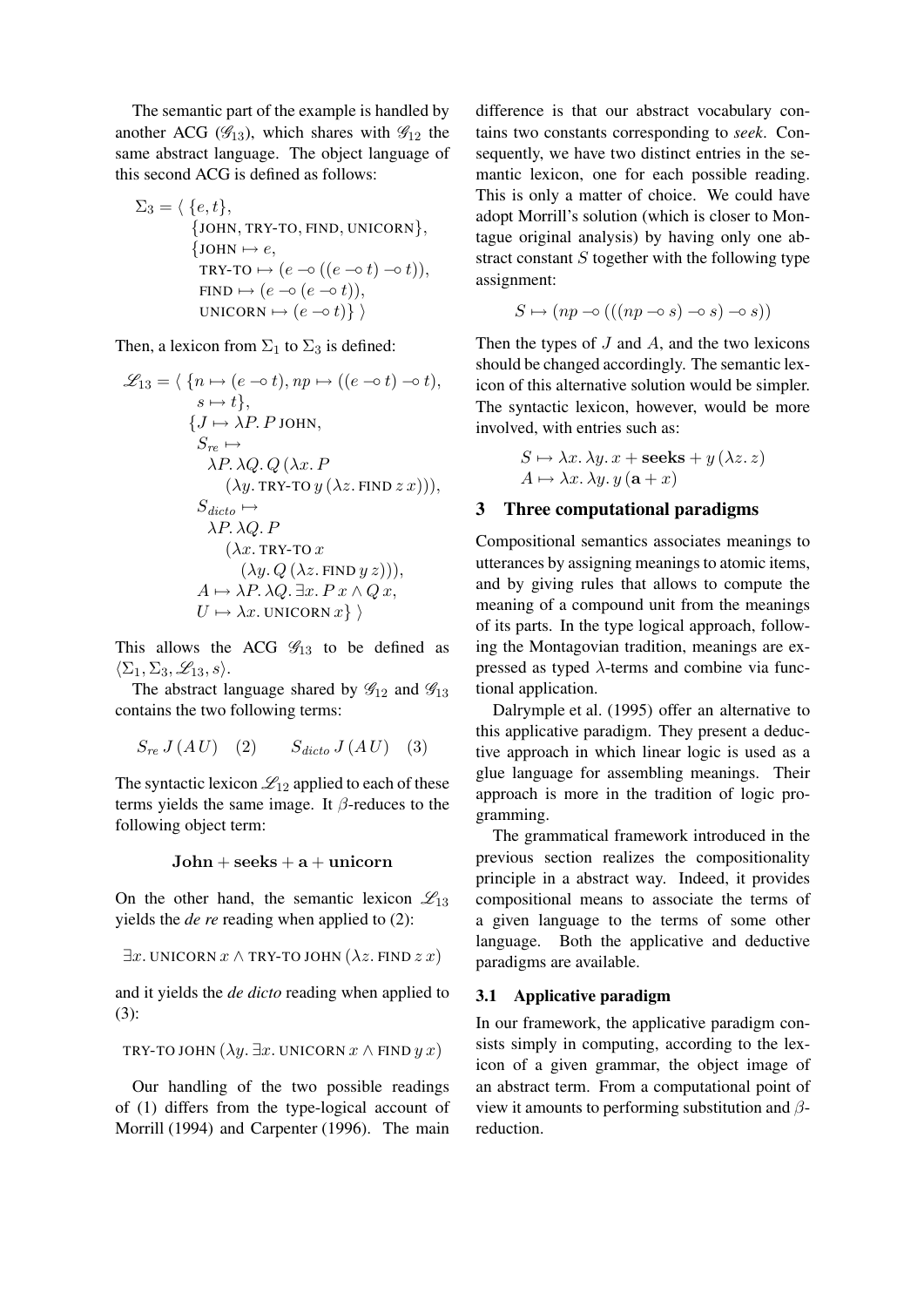### 3.2 Deductive paradigm

The deductive paradigm, in our setting, answers the following problem: does a given term, built upon the object vocabulary of an ACG, belong to the object language of this ACG. It amounts to a kind of proof-search that has been described by Merenciano and Morrill (1997) and by Pogodalla (2000). This proof-search relies on linear higher-order matching, which is a decidable problem (de Groote, 2000).

## 3.3 Transductive paradigm

The example developped in Section 2.3 suggests a third paradigm, which is obtained as the composition of the applicative paradigm with the deductive paradigm. We call it the transductive paradigm because it is reminiscent of the mathematical notion of transduction (see Section 4.2). This paradigm amounts to the transfer from one object language to another object language, using a common abstract language as a pivot.

# 4 Relating ACGs to other grammatical formalisms

In this section, we illustrate the expressive power of ACGs by showing how some other families of formal grammars may be subsumed. It must be stressed that we are not only interested in a weak form of correspondence, where only the generated languages are equivalent, but in a strong form of correspondence, where the grammatical structures are preserved.

First of all, we must explain how ACGs may manipulate strings of symbols. In other words, we must show how to encode strings as linear  $\lambda$ terms. The solution is well known: it suffices to represent strings of symbols as compositions of functions. Consider an arbitrary atomic type ∗, and define the type '*string*' to be (∗ −◦ ∗). Then, a string such as 'abbac' may be represented by the linear  $\lambda$ -term  $\lambda x$ .  $a$  (b (b (a (c x)))), where the atomic strings 'a', 'b', and 'c' are declared to be constants of type  $(* - \circ *)$ . In this setting, the empty word  $(\epsilon)$  is represented by the identity function  $(\lambda x. x)$  and concatenation  $(+)$  is defined to be functional composition  $(\lambda f, \lambda g, \lambda x, f(gx))$ , which is indeed an associative operator that admits the identity function as a unit.

#### 4.1 Context-free grammars

Let  $G = \langle T, N, P, S \rangle$  be a context-free grammar, where  $T$  is the set of terminal symbols,  $N$  is the set of non-terminal symbol,  $P$  is the set of rules, and S is the start symbol. We write  $\mathcal{L}(G)$  for the language generated by G. We show how to construct an ACG  $\mathscr{G}_G = \langle \Sigma_1, \Sigma_2, \mathscr{L}, S \rangle$  corresponding to  $G$ .

The abstract vocabulary  $\Sigma_1 = \langle A_1, C_1, \tau_1 \rangle$  is defined as follows:

- 1. The set of atomic types  $A_1$  is defined to be the set of non-terminal symbols  $N$ .
- 2. The set of constants  $C_1$  is a set of symbols in 1-1-correspondence with the set of rules P.
- 3. Let  $c \in C_1$  and let ' $X \to \omega$ ' be the rule corresponding to  $c$ .  $\tau_1$  is defined to be the function that assigns the type  $[\![\omega]\!]_X$  to c, where  $[\![\cdot]\!]_X$  obeys the following inductive definition:
	- (a)  $\mathbb{F} \epsilon \mathbb{I}_X = X$ ;
	- (b)  $[[Y \omega]]_X = (Y \negcirc [[\omega]]_X)$ , for  $Y \in N$ ;
	- (c)  $\llbracket a\omega \rrbracket_X = \llbracket \omega \rrbracket_X$ , for  $a \in T$ .

The definition of the object vocabulary  $\Sigma_2$  =  $\langle A_2, C_2, \tau_2 \rangle$  is as follows:

- 1.  $A_2$  is defined to be  $\{*\}.$
- 2. The set of constants  $C_2$  is defined to be the set of terminal symbols T.
- 3.  $\tau_2$  is defined to be the function that assigns the type '*string*' to each  $c \in C_2$ .

It remains to define the lexicon  $\mathscr{L} = \langle F, G \rangle$ :

- 1.  $F$  is defined to be the function that interprets each atomic type  $a \in A_1$  as the type '*string*'.
- 2. Let  $c \in C_1$  and let ' $X \rightarrow \omega$ ' be the rule corresponding to  $c$ .  $G$  is defined to be the function that interprets  $c$  as  $\lambda x_1 \ldots \lambda x_n$ .  $|\omega|$ , where  $x_1 \ldots x_n$  is the sequence of  $\lambda$ -variables occurring in  $|\omega|$ , and  $|\cdot|$  is inductively defined as follows:
	- (a)  $|\epsilon| = \lambda x. x$ ;
	- (b)  $|Y\omega| = y + |\omega|$ , for  $Y \in N$ , and where y is a fresh  $\lambda$ -variable;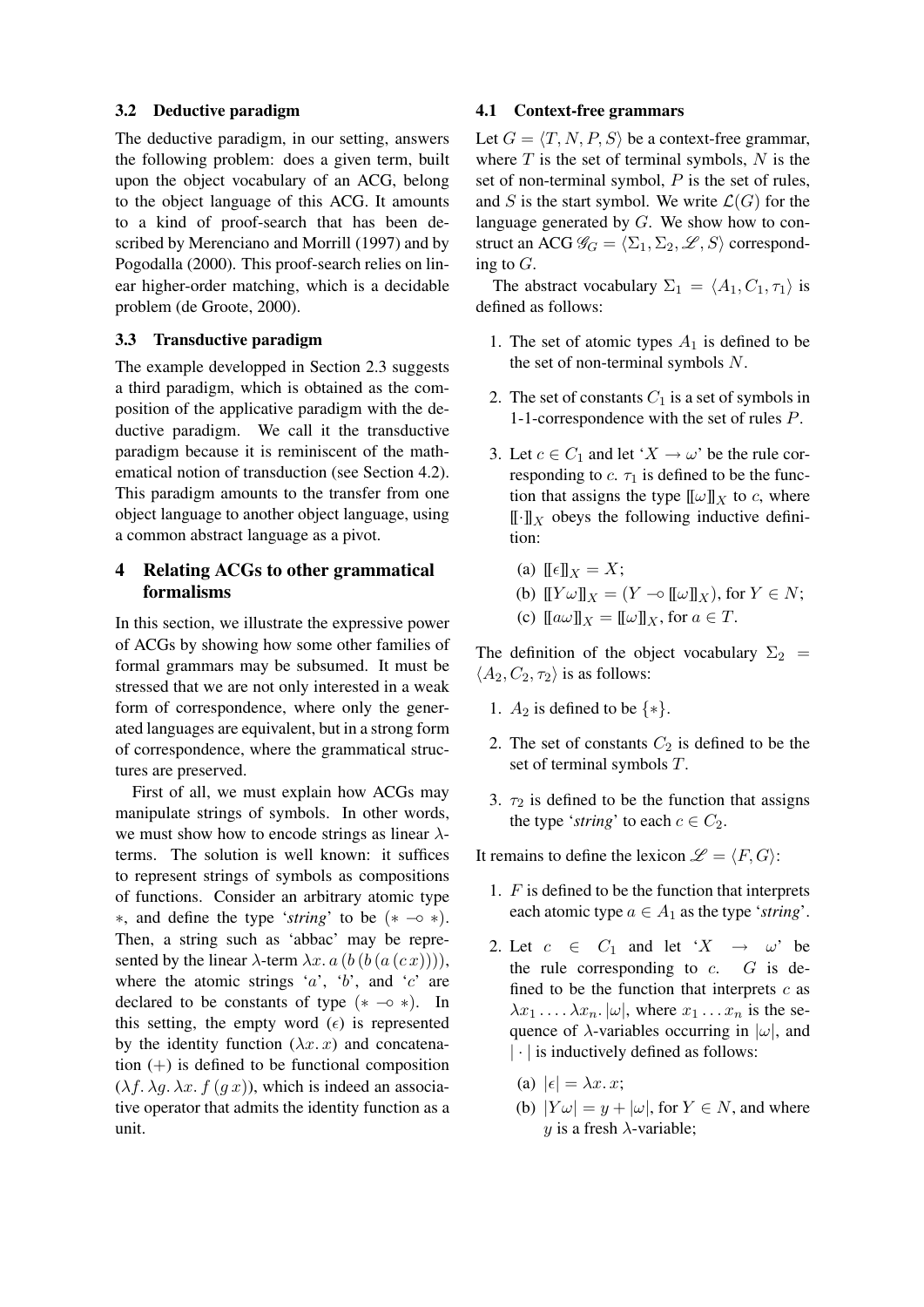(c) 
$$
|a\omega| = a + |\omega|
$$
, for  $a \in T$ .

It is then easy to prove that  $\mathscr{G}_G$  is such that:

- 1. the abstract language  $\mathcal{A}(\mathscr{G}_G)$  is isomorphic to the set of parse-trees of  $G$ .
- 2. the language generated by  $G$  coincides with the object language of  $\mathscr{G}_G$ , *i.e.*,  $\mathcal{O}(\mathscr{G}_G)$  =  $\mathcal{L}(G)$ .

For instance consider the CFG whose production rules are the following:

$$
S \to \epsilon,
$$
  

$$
S \to aSb,
$$

which generates the language  $a^n b^n$ . The corresponding ACG has the following abstract language, object language, and lexicon:

$$
\Sigma_1 = \langle \{S\}, \{A, B\},\
$$

$$
\{A \mapsto S, B \mapsto ((S \multimap S))\} \rangle
$$

$$
\Sigma_2 = \langle \{*\}, \{a, b\},\
$$

$$
\mathcal{L} = \langle \{ S \mapsto string \},\
$$

$$
\{ A \mapsto \lambda x. x, B \mapsto \lambda x. a + x + b \} \rangle
$$

 ${a \mapsto string, b \mapsto string} \ \rangle$ 

# 4.2 Regular grammars and rational transducers

Regular grammars being particular cases of context-free grammars, they may be handled by the same construction. The resulting ACGs (which we will call "regular ACGs" for the purpose of the discussion) may be seen as finite state automata. The abstract language of a regular ACG correspond then to the set of accepting sequences of transitions of the corresponding automaton, and its object language to the accepted language.

More interestingly, rational transducers may also be accomodated. Indeed, two regular ACGs that shares the same abstract language correspond to a regular language homomorphism composed with a regular language inverse homomorphism. Now, after Nivat's theorem (Nivat, 1968), any rational transducer may be represented as such a bimorphism.

### 4.3 Tree adjoining grammars

The construction that allows to handle the tree adjoining grammars of Joshi (Joshi and Schabes, 1997) may be seen as a generalization of the construction that we have described for the contextfree grammars. Nevertheless, it is a little bit more involved. For instance, it is necessary to triplicate the non-terminal symbols in order to distinguish the initial trees from the auxiliary trees.

We do not have enough room in this paper for giving the details of the construction. We will rather give an example. Consider the TAG with the following initial tree and auxiliary tree:



It generates the non context-free language  $a^n b^n c^n d^n$ . This TAG may be represented by the ACG,  $\mathscr{G} = \langle \Sigma_1, \Sigma_2, \mathscr{L}, S \rangle$ , where:

$$
\Sigma_1 = \langle \{S, S', S''\}, \{A, B, C\},\
$$
  
\n
$$
\{A \mapsto ((S'' \multimap S') \multimap S),\
$$
  
\n
$$
B \mapsto (S'' \multimap ((S'' \multimap S') \multimap S')),
$$
  
\n
$$
C \mapsto (S'' \multimap S')\}
$$

$$
\Sigma_2 = \langle \{*\}, \{a, b, c, d\}, \{a \mapsto string, b \mapsto string, c \mapsto string, d \mapsto string \} \rangle
$$

$$
\mathcal{L} = \langle \{ S \mapsto string, S' \mapsto string, \\ S'' \mapsto string \}, \\ \{ A \mapsto \lambda f. f (\lambda x. x), \\ B \mapsto \lambda x. \lambda g. a + g (b + x + c) + d, \\ C \mapsto \lambda x. x \} \rangle
$$

One of the keystones in the above translation is to represent an adjunction node  $A$  as a functional parameter of type  $A'' \sim A'$ . Abrusci et al. (1999) use a similar idea in their translation of the TAGs into non-commutative linear logic.

## 5 Beyond the multiplicative fragment

The linear  $\lambda$ -calculus on which we have based our definition of an ACG may be seen as a rudimentary functional programming language. The results in Section 4 indicate that, in theory, this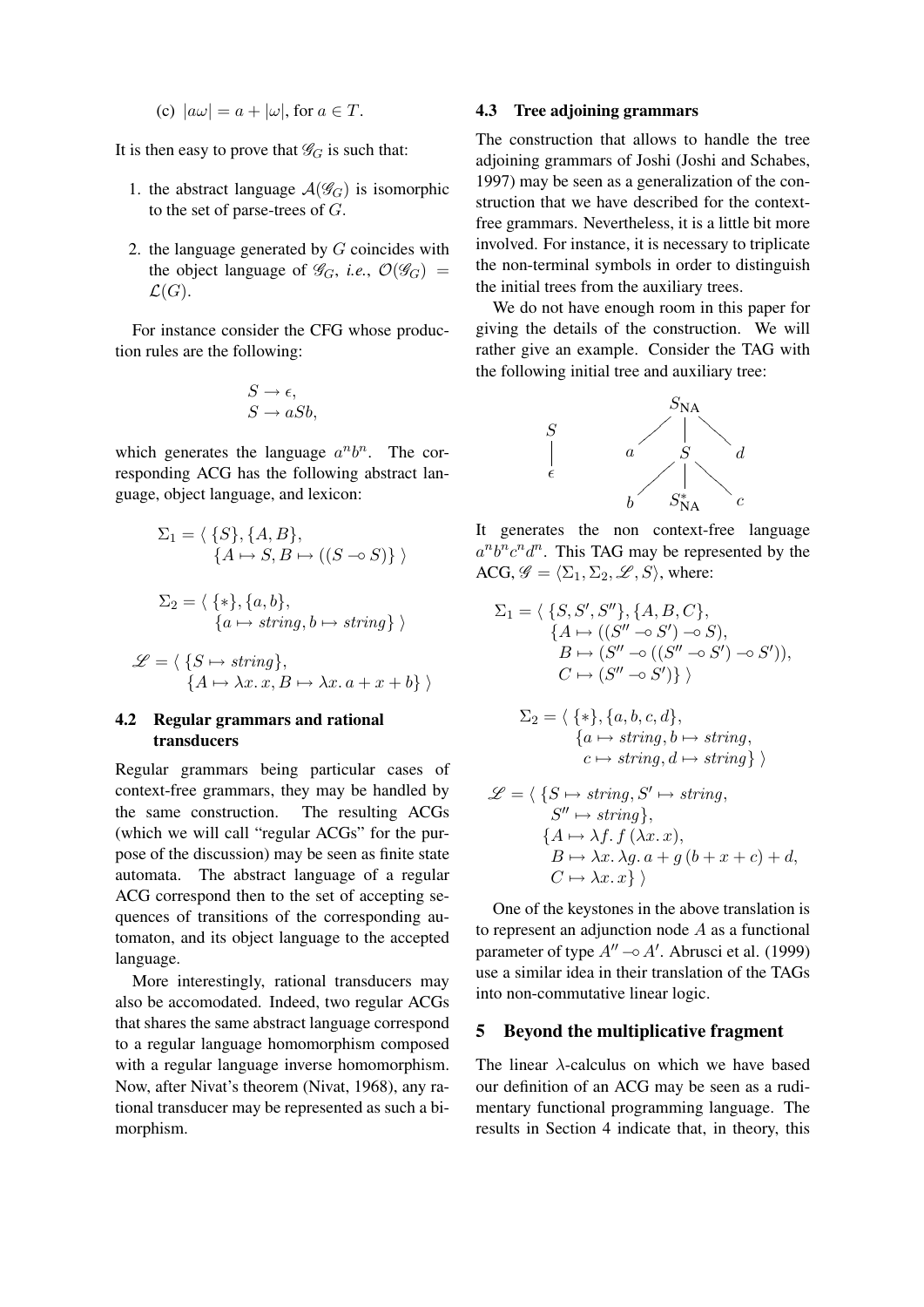rudimentary language is powerful enough. Nevertheless, in practice, it would be useful to increase the expressive power of the multiplicative kernel defined in Section 2 by providing features such as records, enumerated types, conditional expressions, etc.

From a methodological point of view, there is a systematic way of considering such extensions. It consists of enriching the type system of the formalism with new logical connectives. Indeed, each new logical connective may be interpreted, through the Curry-Howard isomorphism, as a new type constructor. Nonetheless, the possible additional connectives must satisfy the following requirements:

- 1. they must be provided with introduction and elimination rules that satisfy Prawitz's inversion principle (Prawitz, 1965) and the resulting system must be strongly normalizable;
- 2. the resulting term language (or at least an interesting fragment of it) must have a decidable matching problem.

The first requirement ensures that the new types come with appropriate data constructors and discriminators, and that the associated evaluation rule terminates. This is mandatory for the applicative paradigm of Section 3. The second requirement ensures that the deductive paradigm (and consequently the transductive paradigm) may be fully automated.

The other connectives of linear logic are natural candidates for extending the formalism. In particular, they all satisfy the first requirement. On the other hand, the satisfaction of the second requirement is, in most of the cases, an open problem.

# 5.1 Additives

The additive connectives of linear logic  $\&$  and '⊕' corresponds respectively to the cartesian product and the disjoint union. The cartesian product allows records to be defined. The disjoint union, together with the unit type '1', allows enumerated types and case analysis to be defined. Consequently, the additive connectives offer a good theoretical ground to provide ACG with feature structures.

### 5.2 Exponentials

The exponentials of linear logic are modal operators that may be used to go beyond linearity. In particular, the exponential '!' allows the intuitionistic implication  $\rightarrow$  to be defined, which corresponds to the possibility of dealing with nonlinear  $\lambda$ -terms. A need for such non-linear  $\lambda$ terms is already present in the example of Section 2.3. Indeed, the way of getting rid of the second assumption we made at the beginning of section 2.3 is to declare the logical symbols (*i.e.*, the existential quantifier and the conjunction that occurs in the interpretation of A in Lexicon  $\mathcal{L}_{13}$ ) as constants of the object vocabulary  $\Sigma_3$ . Then, the interpretation of A would be something like:

$$
\lambda P. \lambda Q.
$$
 EXISTS ( $\lambda x.$  AND ( $P x$ )( $Q x$ )).

Now, this expression must be typable, which is not possible in a purely linear framework. Indeed, the  $\lambda$ -term to which EXISTS is applied is not linear (there are two occurrences of the bound variable x). Consequently, EXISTS must be given (( $e \rightarrow$  $t)$  →  $t)$  as a type.

## 5.3 Quantifiers

Quantifiers may also play a part. Uses of firstorder quantification, in a type logical setting, are exemplified by Morrill (1994), Moortgat (1997), and Ranta (1994). As for second-order quantification, it allows for polymorphism.

## 6 Grammars as first-class citizen

The difference we make between an *abstract vocabulary* and an *object vocabulary* is purely conceptual. In fact, it only makes sense relatively to a given lexicon. Indeed, from a technical point of view, any vocabulary is simply a higher-order linear signature. Consequently, one may think of a lexicon  $\mathcal{L}_{12}$  :  $\Sigma_1 \rightarrow \Sigma_2$  whose object language serves as abstract language of another lexicon  $\mathcal{L}_{23} : \Sigma_2 \to \Sigma_3$ . This allows lexicons to be sequentially composed. Moreover, one may easily construct a third lexicon  $\mathcal{L}_{13} : \Sigma_1 \to \Sigma_3$  that corresponds to the sequential composition of  $\mathcal{L}_{23}$ with  $\mathcal{L}_{12}$ . From a practical point of view, this means that the sequential composition of two lexicons may be compiled. From a theoretical point of view, it means that the ACGs form a category